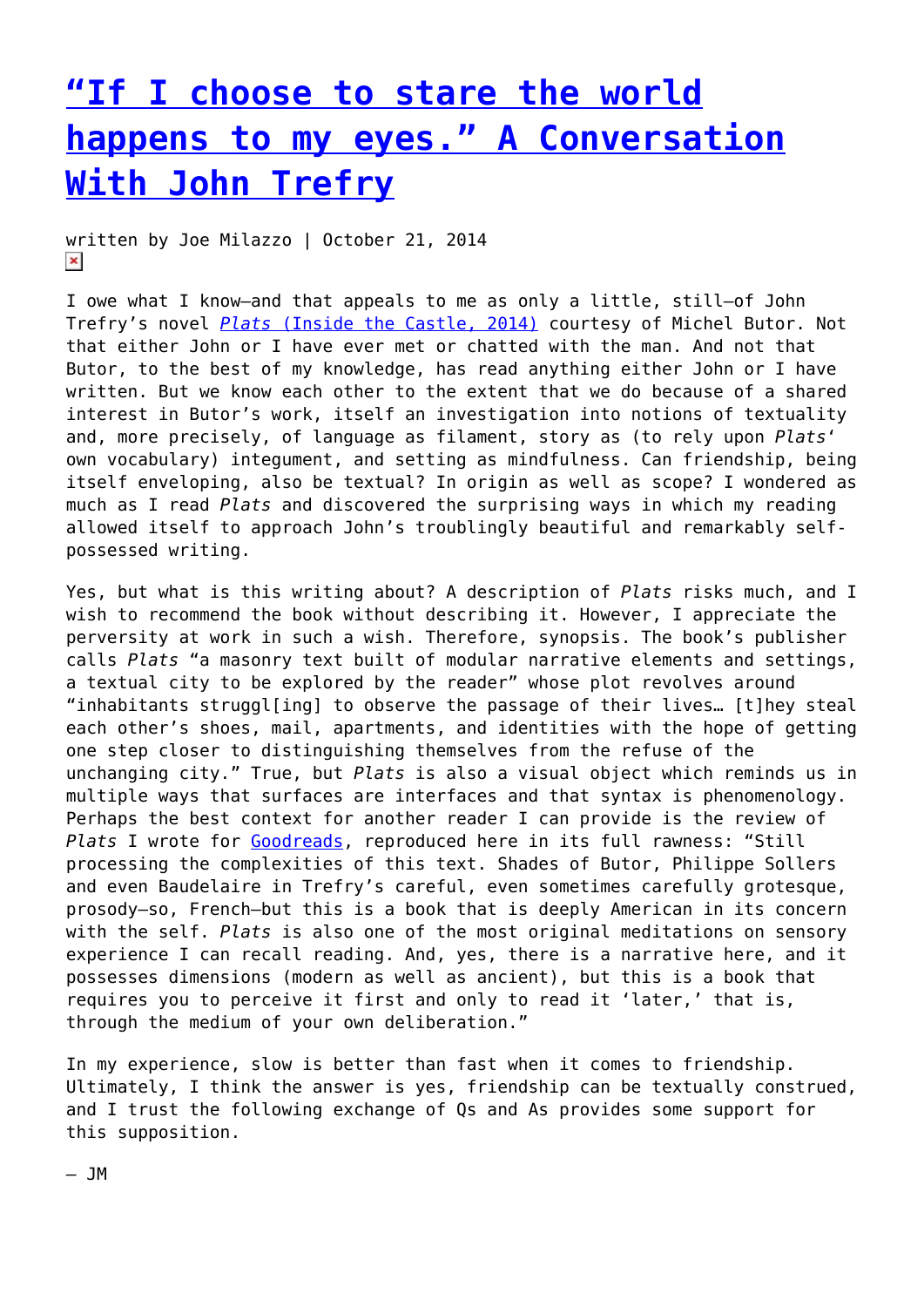**1) As both a textual object and a narrative (or system of intersecting narratives),** *Plats* **seems to require a different kind of absorption from the reader. In fact, the book seems not only to permit but invite a certain drifting of readerly attention. Who is the reader of this book; that is, who is the reader while they occupy the spaces opened up within this novel?**

I like that word, absorption. I look at it in relation to duration, as in how long the reader lingers on a particular territory, whether that is a word, or a paragraph, or a spread. I write to the type of durational reader that I am. I am more of a skatey reader, a looker more than a reader, maybe. Sometimes looking at a page in its entirety can give me what I want from a book. At the very least, I find it difficult not to be aware of a relatively broad surface around a word or line while I am reading. Reading line-by-line, and this probably is more common with readers of conventional prose, there is an oscillating immersion in the creation of meaning from the words in sequence, kind of like building a critical mass that gets processed as a chunk. I don't think readers of prose, except maybe an editor, or other people, I don't really know, but not me, reads every word in order and determines its meaning and function in a text one word at a time. It is really impossible not to see the words around the focal point, for them to not impact the connotation or coloring of that focal point. So, I guess this durational quality encompasses both the absorption and the attention. Absorption is the processing, or the depth of processing, how much the text gets your brain wet, and attention is the collecting… the sample size! Structurally, the book forces what I think of as a 'tidal' attentiveness. The rhythm the book sets up makes it difficult to read without allowing that drifting attention to take over. So, yes, fostering that broader type of attention was important.

Despite the more inviting pronoun choices, it is difficult to define exactly who the reader is. I would say simply, the reader is the reader. Like you said about [Butor's](http://www.dalkeyarchive.com/product/mobile/) *[Mobile](http://www.dalkeyarchive.com/product/mobile/)* when we first talked, it is a 'book.' But to me it is eminently immersive, almost inescapable. But there is no human foothold or vessel to enter, to occupy like a little submarine in the text, the reader enters the book as the reader. Similarly here, I don't think the reader is anyone but the reader, but perhaps because of the intimacy of the situations, they are the reader inside the book.

*Plats* is a rather short book, the right length, I think. I think *Plats* is a book first read as quickly as possible. The dot product of the book is only possible with the experiential facet of disorientation and cyclicality, and then the closer allusive reading. Maybe I should have printed it twice inside the same cover. I will never have the benefit of reading the book for the first time, so I am not able to say how many qualities of reading one person can synthesize in one occupation of the book. Because *Plats* is not episodic, there is no "Last week in *Plats*…" type of recentering; the reader can not expect that kind of registration. The increasing familiarity of the reader with their variety of contexts takes the place of those kinds of causal signposts, so does the constellation of objects. It is an iconography, almost

 $\pmb{\times}$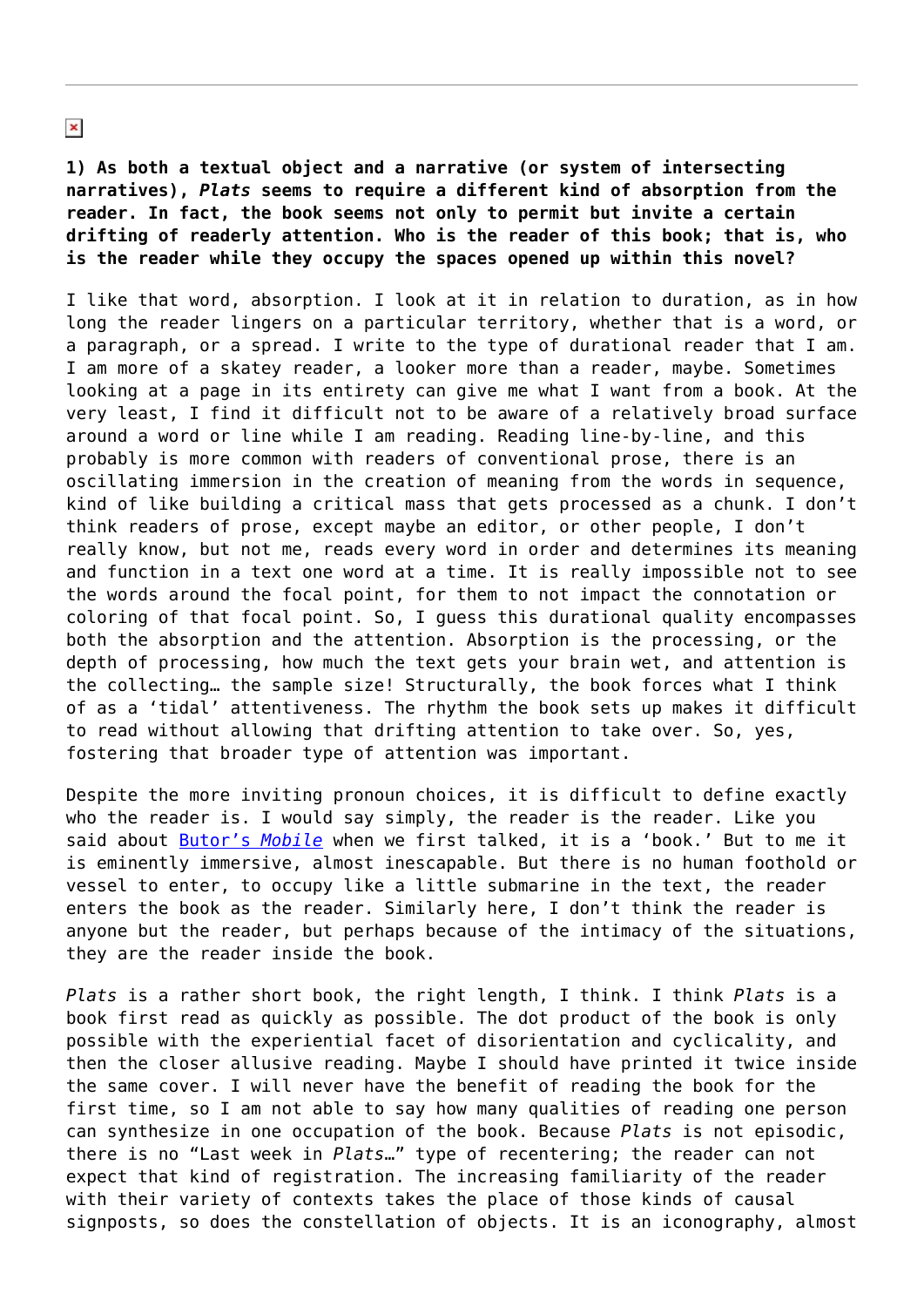like landmarks that themselves have a transitional quality in relation to the narrative, the location of human figures, in relation to each other. These things primarily constitute the reader's progress. I think there is a time zone in *Plats*, but that time zone is far more meshed with the reader's than it is meant to be discretely representational. As with most experiences, we push away the just-passed moment. I equate reading a book such as this more to real experience than I do to the traditionally displaced temporality and causality of the novel.

I do think that a tidal attention allows the reader to define their role more. There are all sorts of other wrenches in the assignation of the reader's identity. But that shaky platform of drifting commitment to the self as a reader allows you to often take on a more integral role in the book than would typically be the case. I can see three potential relationships, readeras-reader, in which you are aware that you are reading a book, and you are focused on translating or manifesting its representation in your mind, reader-as-person-in-the-world, that is, not really reading at all, but looking around, distracted, a distracted reader, which you might have with any text, but which some texts are damaged by, and reader-as-text, in which the reader's consciousness is displaced into the text, is more integral to it. Of course this last one requires a sort of distraction, an inattentiveness to the practice of reading, of actively translating, or the mechanics of reading. It is like involuntary reading. It is the drifting attention you described. To me, this is the optimum kind of reading, but can be sustained only for short periods of time, and would be useless without the other two.

**2) As I read, I marked passages in** *Plats* **that I either wanted to refer to later, for the purposes of this questionnaire, or that I considered "favorites." But about midway through I experienced the peculiar despair of my highlighter not leaving the page for pages and pages of text. Every sentence throbbed with significance; every turn of phrase argued for its singling out. And yet the text is quite compressed, if only because the structural paradigm of the book requires a certain economization of language. How did you reconcile the flourishes of this subtly virtuosic polyvocal text with the rigorous uniformity of the book's surfaces? Were there any darlings in previous iterations of** *Plats* **which you had to strangle?**

I am afraid I didn't do much reconciliation! In fact, the constraints, as is often the case, pushed the prose to the place we are discussing.

In terms of quantity, I wouldn't say I produced more than any other writer might for a 150-page book. And I wouldn't say that in editing and formatting I lost things I was overly-enamored with, although the structure of the book necessarily forced a pretty merciless cull, the things I lost were the duds. Often they were just clauses, or bridging devices in sentences. I just wanted to string together the jewels. It was more of a process of distillation. And that distillation was really only possible, or was guided by the compartmentalized structure of the book.

As I was saying about reading speed, or the level of focus, the opposite was true about the composition. It was tremendously slow. Perhaps that made it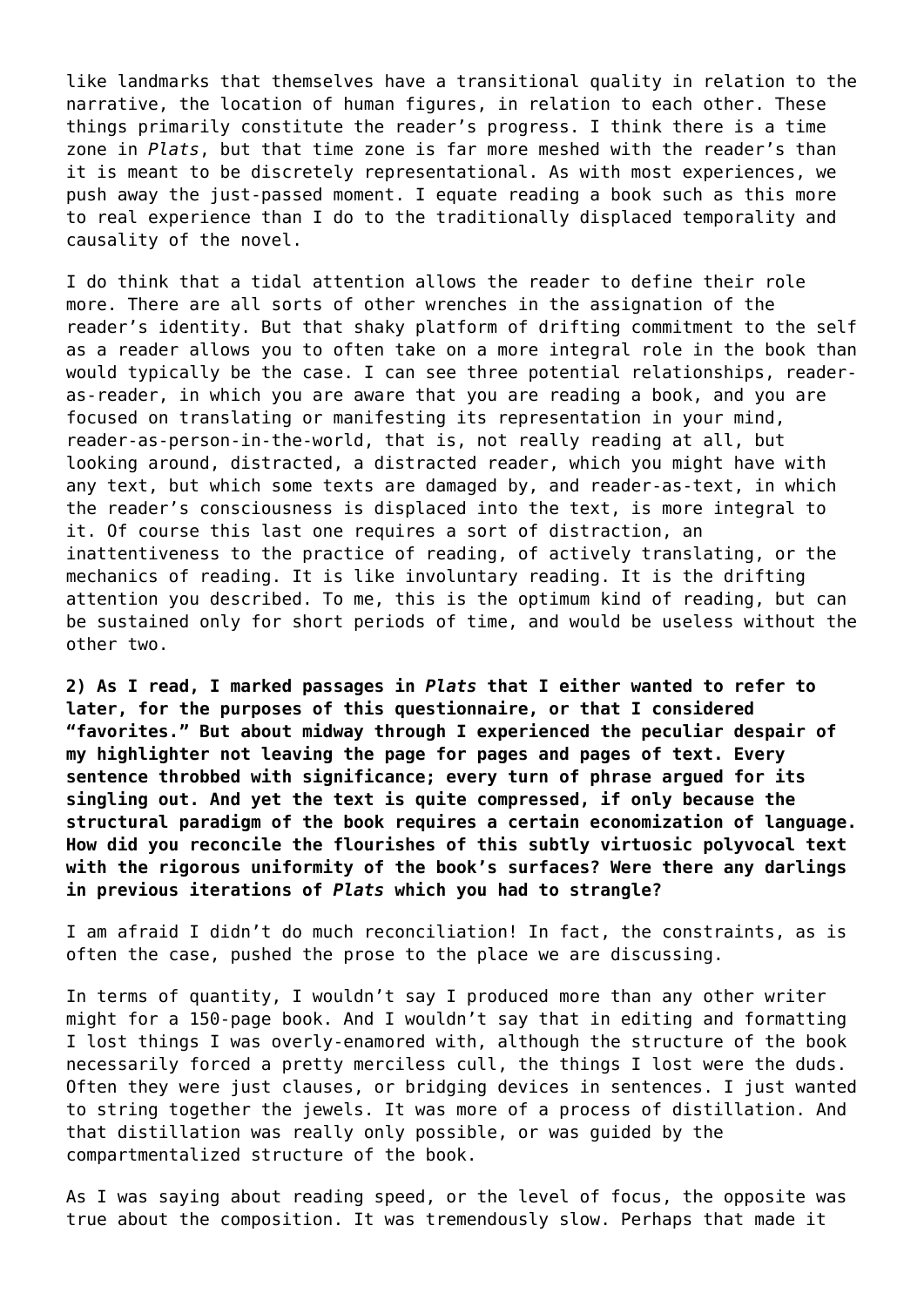more possible for it to be read in that involuntary way. You said that every phrase argues for its singling out, of course the opposite is also the case, depending on what kind of reader you are. If there are no valleys or passes, there are no peaks. With such an encrusted prose there is nowhere to go so you look for other rhythms and other hierarchical devices to guide your reading.

What really does sadden me, although it is crucial to the psychological foundation of overstimulation, is that the things I do care about, particular words or phrases, are subsumed in the wash of it. It is Rococo. But again, I am just projecting my reading practices. If you are only writing a sentence a day, you want that sentence to be as satisfying as possible; or I did; I find joy in the visual beauty of language. So there is more than enough embroidery and lividity in the particularity of the prose that a reader very different than myself, more meticulous, could profit.

**3) To spend paragraphs in a novel describing phosphenes is to make an argument of sorts. Much in the same way that John Coltrane's famous "cellular solo" on "Impressions" (recorded live at the Village Vanguard in 1961) constructs a kind of argument. Viewed from informational perspective, what is the smallest or more irreducible bit of signification within** *Plats***?**

As far as it being an argument, yes, I guess when you consider it against the norm it must come across that way—I have had seemingly thoughtful people accuse the book of being a put-on or an elaborate joke—but for me it is a perfectly natural expression. I see something like a [2000-word sentence by](http://www.theparisreview.org/interviews/2096/the-art-of-fiction-no-128-claude-simon) [Claude Simon](http://www.theparisreview.org/interviews/2096/the-art-of-fiction-no-128-claude-simon) as being natural, or [Roland Kirk inhaling into the mic](http://www.youtube.com/watch?v=-6ryVryFnEY) as natural, if you want the jazz angle, because it is part of a functioning body, it is the labor of the thing, so I feel a little weird calling it an argument. I don't want it to sound like a 'put-on' or an exercise. But I do know what you mean.

In elementary school my teacher started a class by saying "Today we are going to get inside a 3×5 card." It thrilled me. I started thinking about this little terrain on the surface of the card, of being small enough to occupy it, to dig in it and carve out a space, to swim in its material. It turned out that we just cut it in a way that allowed it to expand large enough that we could stretch it around our waists. I think something like spending a few hundred words representing the visions we have when we press on our eyeballs is a way to reclaim that initial fascination with a level of inconspicuous detail that swells to take over the entirety of our reality.

As the person who wrote it, I would say the smallest bit is the book itself, especially in a book like this. It sounds cheap, but I have tried to excerpt it and it doesn't work. I think, like you pointed out, there are lines or chunks that are slightly more shimmery or shiny, but they just keep piling up, they don't do anything on their own but bewitch, and that is dangerous, or suspect to see in isolation. I think those bits say something, yes, but not what they say as a whole. I don't think a word itself, without the rest of the book, is able to present the proper connotative meaning or possess the quantity of information without the rest of the book, or a pretty significant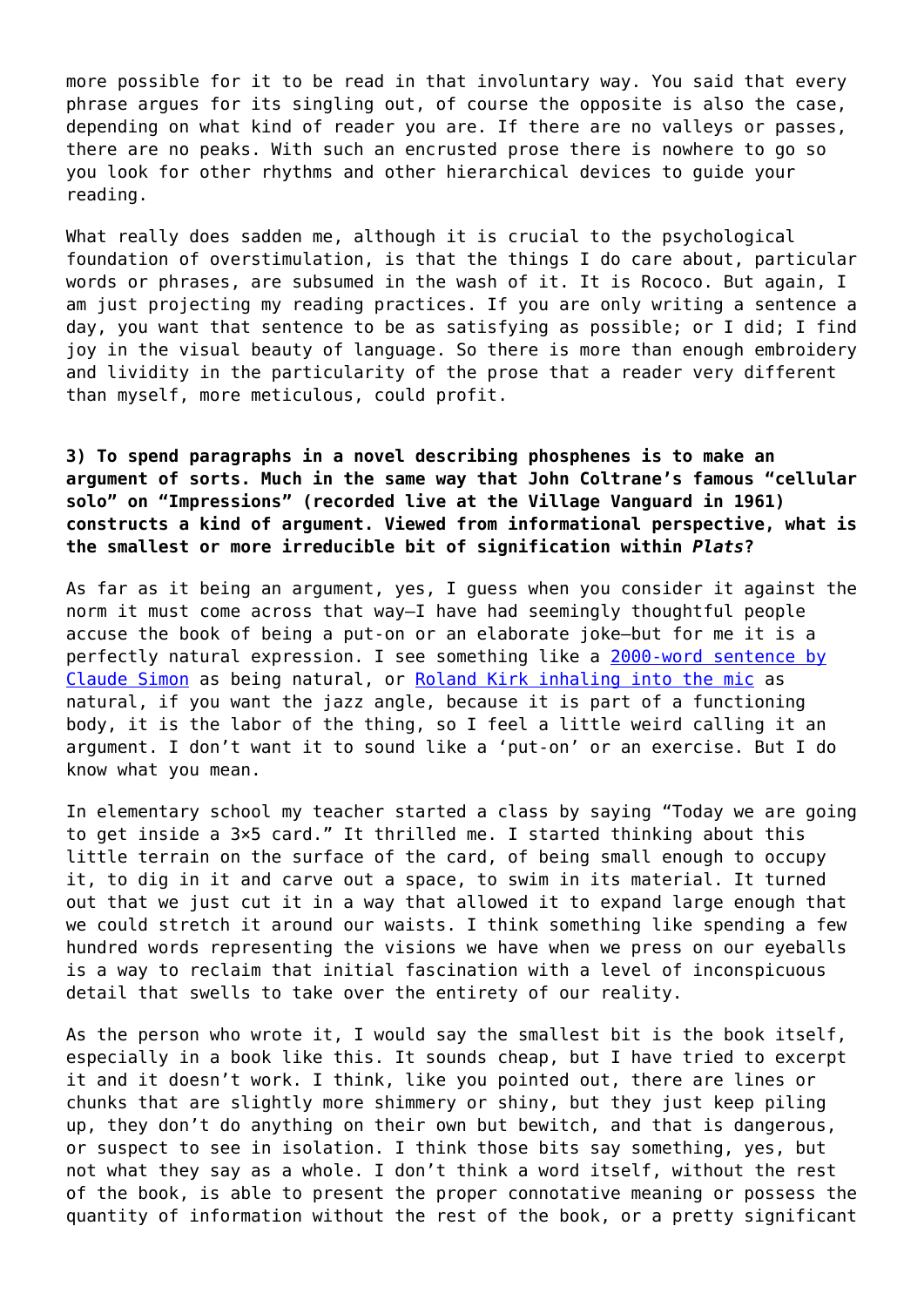portion of it. But there are 'object' words in the book that do tend to stand on their own in the book.

If you are looking for a signal and noise distinction, I am not sure, I probably don't fully understand the concept, which is normal for me. I wrote the whole book, so I see it all as a production, as contributory. If you subscribe to Barthelme's position on noise and verisimilitude, which I do in a representational sense, in the sense that something might appear to be noise to the reader, but in the compositional sense, the writer is writing, it is words on paper, black on white usually, and that is all, and that allows an excessive amount of control, of fidelity, of willfulness.

I am an architect, and the idea of non-authorial, true noise, true compositional noise, is something you learn to work with, to embrace, because often, not always, the raw materials bring something of themselves to the picture. I wonder if an artist like Jeff Koons, who does none of his own work, is ever surprised by the outcome. The jazz analogy is interesting too. I love listening to different takes of the same piece by the same line-up, especially when I am very familiar with the most popular version. It is unnerving to see that we could have received any of these possibilities and integrated them into our lives, whichever one the people who get to make the decisions, for whatever reasons, chose to freeze the process on. That is what we know. It isn't errant. But even in this narrowing down, the raw materials of that kind of playing have so much chance, so much real chance, so much real noise to them. I feel like the ability to control in literature is more gripping and paralytic, or at least has more potential to be, and in my case, is, because the raw materials themselves contain no flaws, once they are assembled they are, or should be, exactly what the writer wanted.

I describe *Plats* as being a place, but I don't think this is truly possible, or at least not in the way I am thinking about it from the author's perspective. For the reader perhaps, who has not heard the 'other takes', and isn't privy to the mechanics of iterative creative pursuits, then I think *Plats* is quite effective, both in structure and in the argument of its prose, in being noisy enough to be real, to be a place.

 $\pmb{\times}$ 

**4) There are figures who move through** *Plats***, but I am only sort-of tempted to describe them as "characters." I attribute this ambivalence, in part, to a distinction that the narrative seems to draw between active memory and passive recollection. Are the human actors in** *Plats* **being recollected by their environment as much as they are remembering their own histories?**

That is difficult to answer specifically. I don't believe there is a particular conceit about the characters in that way. Human experience, once it has transcended the immediate moment of our sensory processing, becomes a memory, is the same material as the chair we sat in, no different from qualities or forms we would associate with human beings. It is lovely to think that we can distinguish a human face from wood grain or asphalt or a tiger, but I don't, I think it is all a soup. The problem with books is that they are a displacement of the representations of our consciousness, they are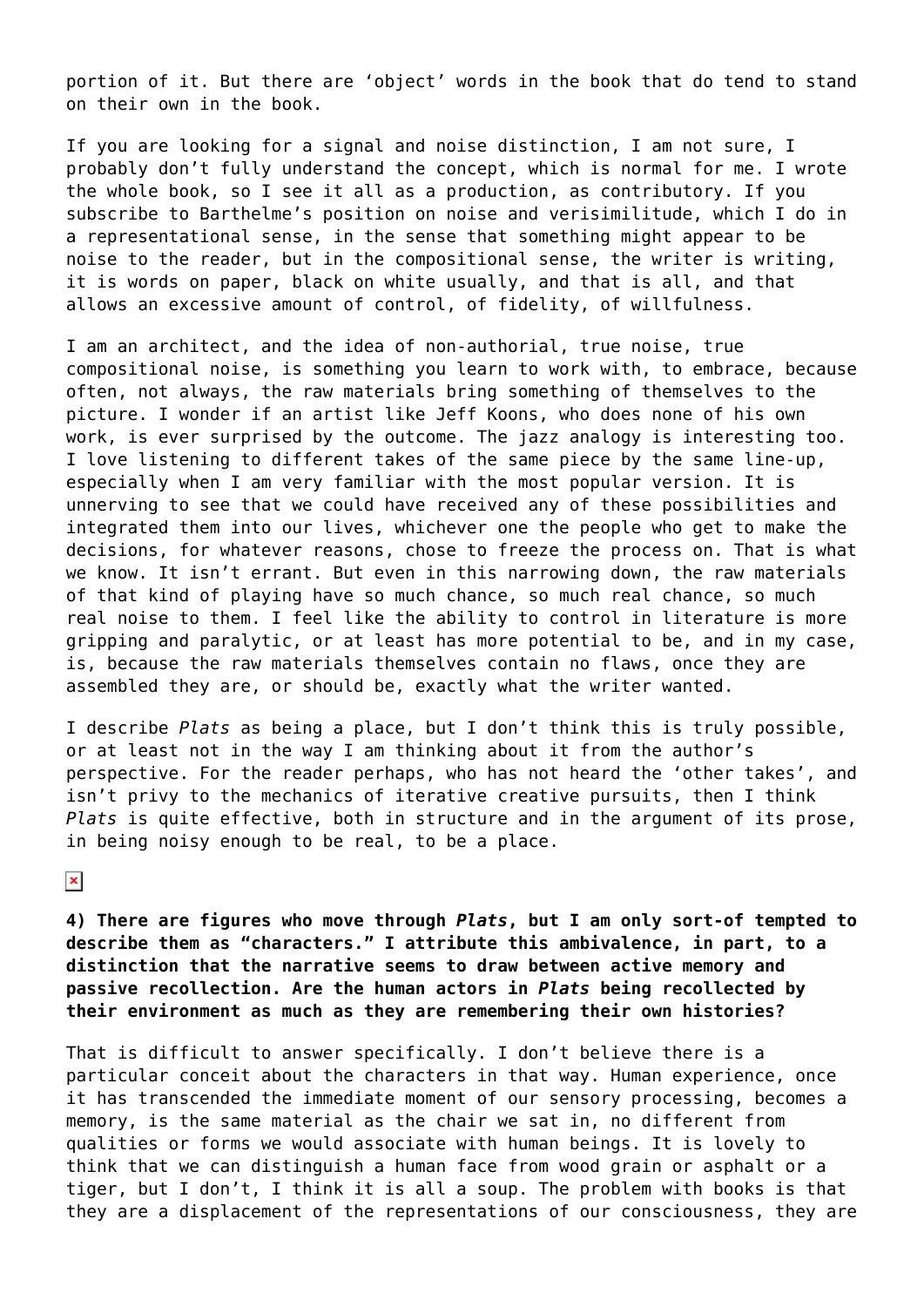always in the past, but deceptively always in the present of the reader, they are outsideness and insideness, their humanity is always inseparable from their deadness, their uniform materiality. So in my mind the character in a book never had a chance to be more than the chair. Sadly, most people just don't write about the chair with the same level of empathy, so we tend to think humans are crucial to literature.

I would say the memory aspect is interesting, insofar as the book is a feature of your present and of the constellation of the things that make the present, each present, and that the words exist only as objects of meaning connected to your memory.

I don't want to say who is doing what or what is present or physically causal and what isn't, if that is a worthwhile distinction, I don't know, but the entirety of *Plats* is real in the context of itself. How could it not be? What I would say has more to do with the language, which is modeled on a characteristic of schizophrenic thought and language called concrete thinking, in which everything is real, everything is imminent, immediate. There is no analogy in the book for instance. This has a certain effect on the presence of things and people, their roundness, their edges in the book get defined in a way that is a bit disconcerting, by not coming through the typical filter of literary representation, it seems too real, it seems inappropriate. But as distinct as these things become it also makes them more inseparable, rendered in identical materials, because again it is words, it isn't real, it isn't a chair or a person. There is no recollection but yours, everything is in the moment the words are incanted.

**5) Roughly speaking, there are three narrations running in parallel throughout** *Plats***, one in the third-person, one in the second, and one in the first. How would that first-person narrator, that figure who is often seated at that metal desk housed somewhere (everywhere?) on Sepulveda Boulevard answer the following question: "When is a body a body, an anatomy, and when is a body an object, a thing solid in its thinginess?"**

I think the question of 'when' rather than 'whether' is key. The body becomes a thing, a solid, in the material of the text, most clearly, when it is stripped of any capacity to be controlled by human consciousness, in the night Idaho plats (top verso) primarily. I want to stop and think about the conditions that make me visualize myself as meat. It is hard to do. I assume everyone does it a various points. It is a fleeting sensation I have frequently, but I can't really say when it takes over.

I like that the body, even when possessed of an implied consciousness, when fabricated in literature is almost indistinguishable from the material around it. I think of a painting by Seurat in which the representation is fabricated by identical marks of paint, of different colors, yes, but equivalent in value. We see the edges of things because their colors change, because we recognize the approximation of their forms, but the project of verisimilitude ends there. What the painting does, in fact, is bring a quality of buoyancy, of airiness to everything, to water, to human flesh, to the wind and the sunlight, even to the opaque and massive trunk of a tree. Its values are in its texture, its wrighting.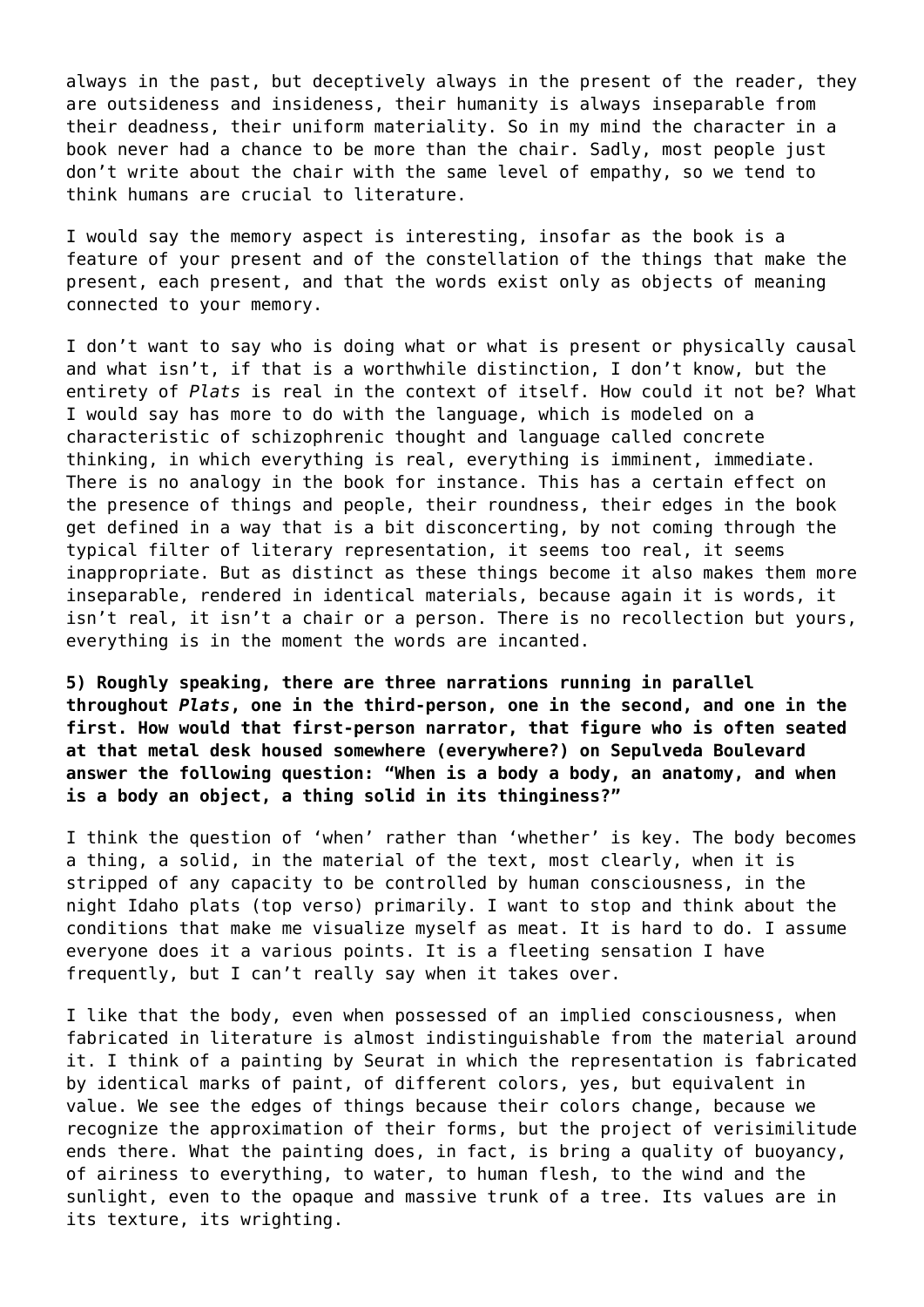If we want to say this woman is a woman, then she would be aware of herself as an anatomy, because even when we think of ourselves as meat it is a reflection of mortality, on the kismet of our being, which a thing doesn't have, the potential of meat implies a phase change, or an energy transfer. But if she is aware that she is made of ink and the alphabet, she must be a thing, not a thing that lacks consciousness or will necessarily, but one that has no more or less than a shopping cart or a pillow.

### **6) How would you define nausea?**

It's been a dozen or more years since I read the book. Is that what you are referring to?

**6B) I was thinking about Sartre's** *Nausea***, how the narrator of that book interacts with objects.** *Nausea***, to me, well, the whole of Sartre's novelistic oeuvre showing the way, in some sense, for the authors associated with the nouveau roman.**

Refreshing myself a little bit, I think my ability to situate the actual sensation of nausea in the same context as Sartre is minimal. My equitable, contemporary response is paralysis, or panic. What if I am distinct from these things around me? That is more terrifying than not being distinct. I get panicked in antique stores, especially cluttered ones. I think that the disappearance, likely the annihilation of the owner of the things around me, is proof that those things had no meaning, that those things didn't disappear with them, that they were in fact separate from them. I am not talking about possessions in particular, which I don't really care about. Just the things around us. Whatever they are. I don't think the preponderance of 'things' in *Plats* necessarily functions in the same way as it might in *Nausea* because I find them to be a relief, a savior, a surrogate, rather than a struggle. Perhaps this is a perception only possible eighty years down the road from Sartre. I think it could be seen as nihilistic, but I see it as optimistic, because I want to subsume what is around me, make it valuable to me.

Nausea as an actual state has a special place for me, in my physical world. I don't use drugs, so my consciousness altering is primarily limited to my experiences with nausea, which affects me pretty harshly when it comes around. It completely rewires my perceptions. Visiting a friend in San Francisco a few years ago I got really ill after a dinner consisting of multiple course of potatoes at a vegan diner in Berkeley. During the whole drive back across the bay I stayed in a pink and white tunnel of light and fog. I was there. I could hear his voice telling me not to get sick in his car, but I was also not there. I was inside myself. Many hours I have spent in a pool of sweat on a cold tile floor. Nausea has more of a displacing quality to it than a sense of immediacy, or reaction to stimuli. It isn't a lens or a barometer of judgment. It sounds silly, but it is more of a threshold into my body's pure physicality, the pure physicality of the perceptions without the stain of judgment or consciousness. It is quite wonderful… after the fact at least.

**7) Place, as a concept, is overwhelmingly real in** *Plats***. But time, as a concept, feels increasingly impossible as the novel works towards its**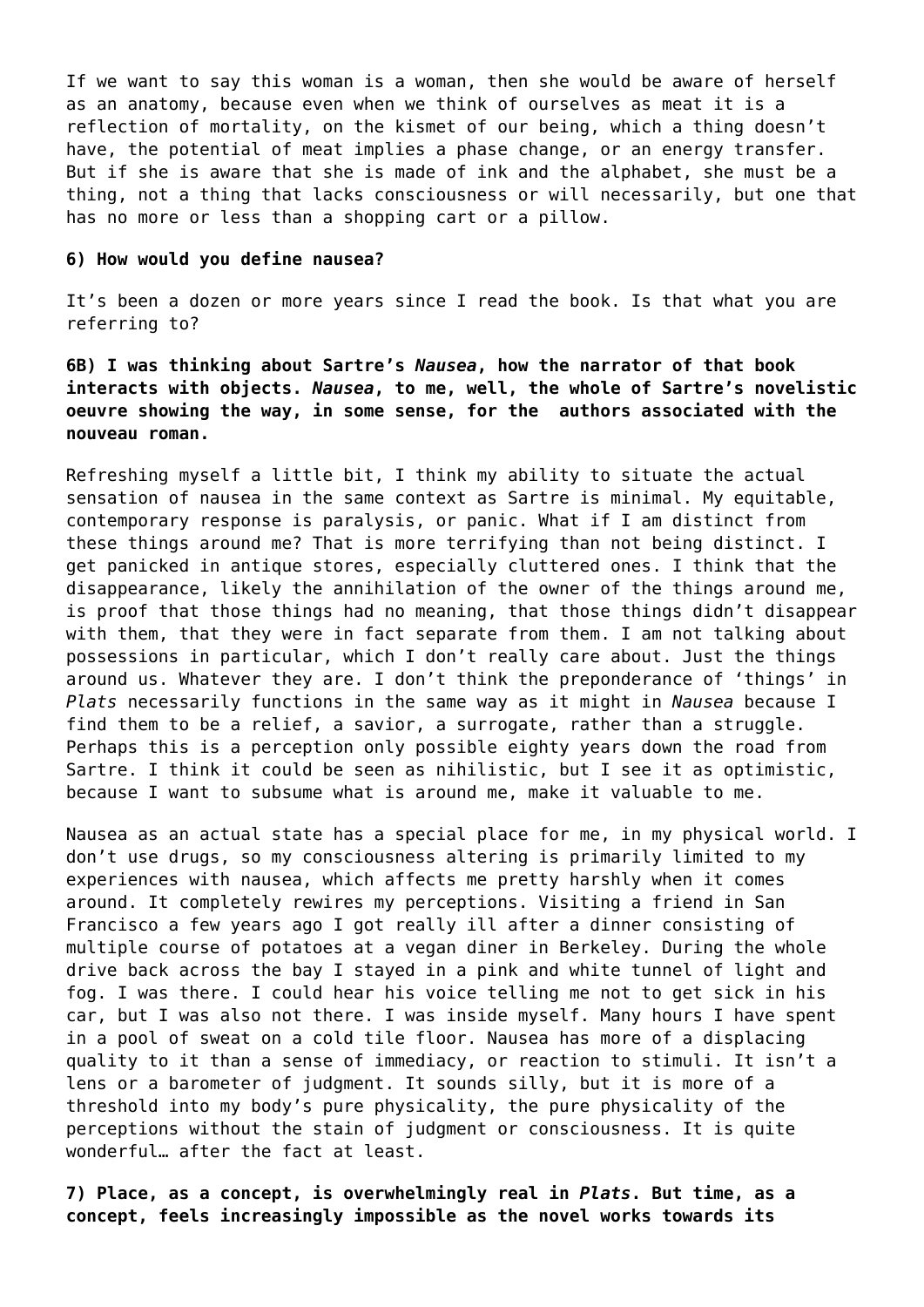## **resolution and denouement. What makes time in** *Plats* **possible?**

Time passes with the reader, regardless of the representations of appearance or temporal keys on the text. That is my reading practice at least. And that is more of the practice *Plats* encourages. However, the composition of the narrative is very time-dependent, not because of some kind of Rube Goldberg plot mechanism, but because of the effect of qualities of time, and when I say time I don't mean passing time, but time as a location.

The visual depiction of time does have a function, perhaps more of a function in relation to the characters than in relation to the narrative. Recently something stood out to me, in *[The Fassbinder Diaries](http://copingmechanisms.net/fassbinderdiaries)*, which I read in one sitting on a city bench listening to a restaurant's Huey Lewis Pandora station, Pate's use of a time stamp, 3AM or thereabouts, seemed less to do with placing a moment ahead of or behind another moment so that it could cause or be caused by something else, but for the environmental and connotative qualities of that time. Its repeated appearance recentered, not the narrative content, but the radiating tone of dread captured by that time.

If you think about it more cinematically, which I like to do, rather than something being contingent on clock time or duration, the time of day presented visually can be used to situate events, not necessarily temporally, but in terms of their appropriateness. Something that has always stuck with me, and I rewatched it a few months ago, it still affects me, is Michael Keaton home during the day in *[Mr. Mom](http://www.imdb.com/title/tt0085970/)*. The quality of light in that closed-up house during the day, the ennui of afternoon, made the whole scenario seem inappropriate and difficult to watch.

### $\pmb{\times}$

**8) Perhaps because** *Plats* **reinterprets the topography (not to mention topology) of Los Angeles so unusually, I found myself at times superimposing Maya Deren's** *Meshes of the Afternoon* **over the novel, or at least projecting that film, split-screen style, alongside the imaginings prompted by the novel. If you could liken** *Plats* **to any cinematic expression (that would include films never actually filmed), to which would you liken it?**

I hadn't seen that. I had to look it up and watched it on Vimeo at 6AM in the dark… in Kansas no less. I don't know whether it should be embarrassing or relieving to have just seen it for the first time, because there do seem to be a lot of familiarities. The multiples of the woman, the iconography of objects, there was even a very brief montage of a foot stepping in sand, grass, and concrete that could seem structurally and content-informative, but nope, hadn't seen it! Maybe that is a positive – in a bad way – thing about Los Angeles? That is has the ability to manufacture similar reactions, at a detailed level, over a sixty year gap?

As far as my own cinematic reference points, I would point out a couple, and they are not complete films, just fragments, for instance, all of the scenes that take place in Diane's apartment in *Mulholland Drive*, all during the day, all tremendously suffocating and dreadful. There is a scene in *[The Beyond](http://www.imdb.com/title/tt0082307/)* [by](http://www.imdb.com/title/tt0082307/) [Lucio Fulci](http://www.imdb.com/title/tt0082307/) that I watched for the first time on VHS one afternoon when I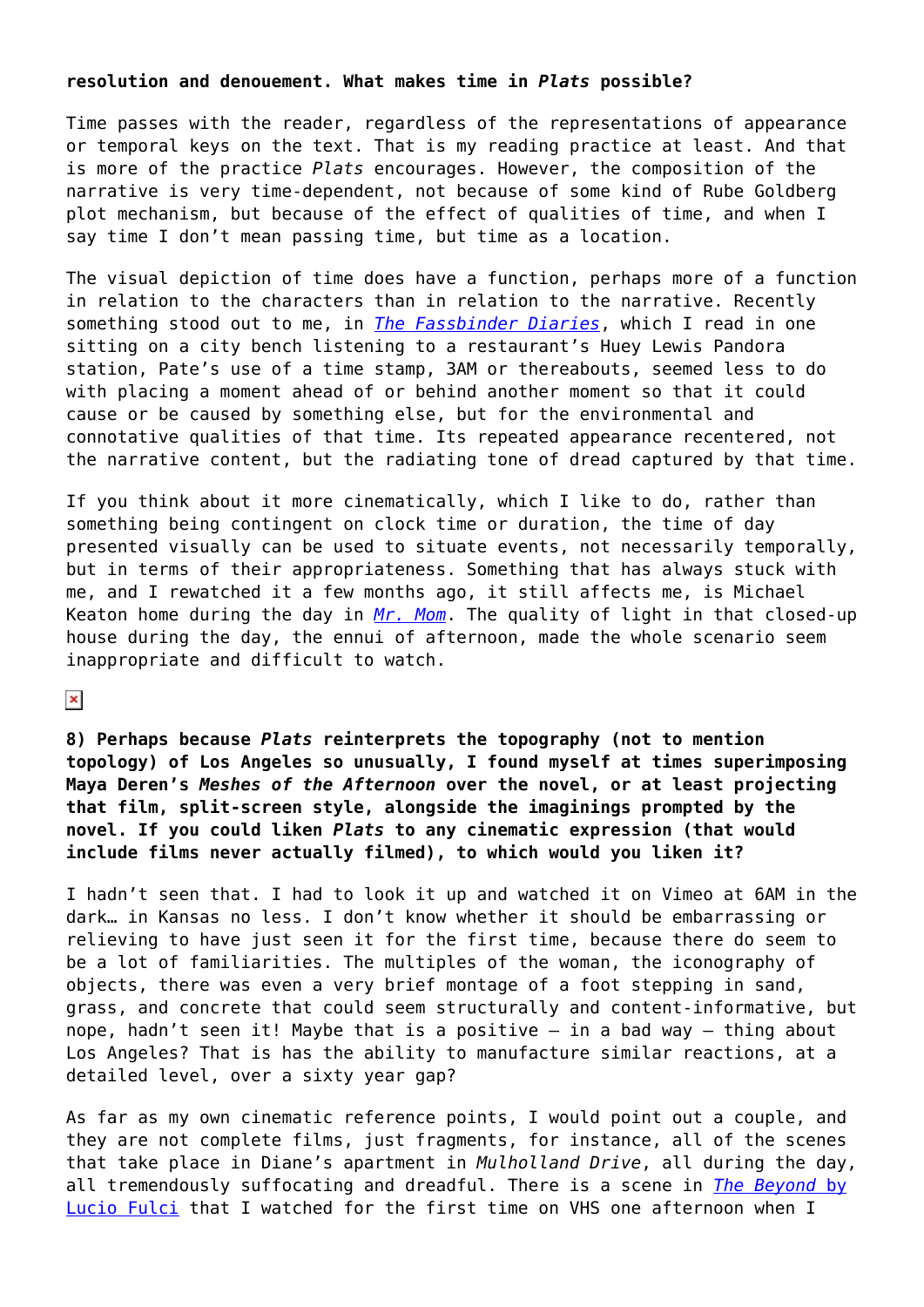lived in LA, where a corpse rises out of a bathtub and attacks a woman. It takes place in the middle of the day, in a well-lit room, no shadow, just fully on display, very yellow, very grainy, or perhaps that is just my VHS resolution memory. One doesn't know if Fulci filmed it like that because he was just trying to stay on schedule, independent of any plot mechanics, of which there really aren't any anyway, but it struck me because of its inappropriateness.

I perk up at anything filmed day-for-night. Most cities have that night glow to them, but Los Angeles had it bad. I think most of *[The Tombs of the Blind](http://en.wikipedia.org/wiki/Tombs_of_the_Blind_Dead#Films_in_the_Blind_Dead_series) [Dead](http://en.wikipedia.org/wiki/Tombs_of_the_Blind_Dead#Films_in_the_Blind_Dead_series)* [movies](http://en.wikipedia.org/wiki/Tombs_of_the_Blind_Dead#Films_in_the_Blind_Dead_series) have pretty great day-for-night scenes. I tend toward the visual qualities of movies more than their storytelling, at least in the recollections I draw on for work.

I don't know that literature owes too tremendous a debt to film. It has affected us culturally, but the things that we like to think are cinematic, literature had already been doing, especially poetry, things like juxtaposition or parataxis, montage. So I guess my values are a little bit skewed. I have pictured how a film could be made from *Plats*. I always grimace when someone refers to a book as unfilmable. It just sounds so lazy. I picture a movie that looks nothing like the book. How could it? I don't think it should. Because of the values that *Plats* has in relation to the reader's experience it would need to find a cinematic way to accomplish that, not just taking the words and assigning images to them, or using the structure as a storyboard.

Also, a movie came out a few years ago called *[Beyond the Black Rainbow](http://www.magnetreleasing.com/beyondtheblackrainbow/)* that was supposedly based on all of the science fiction and horror movie VHS box covers the director saw in the 80s and attempted to visually tell a story from those box covers, not their context, just their imagery. I think that is the type of relationship my writing practice has with movies.

**9) When I first entered this text, I was a little puzzled by the title** *Plats***, but the more I entertained the implications and dimensions of actual plats, the more I understand how that image served as a governing conceit. Plats are surveyors' tools; they are also both records and reifications of otherwise immaterial and invisible divisions (property boundaries). Plats are guarantors of access and right-of-way. Plats are also an invention without which urban development would more than likely not have redefined this continent, especially in the American West, as it has. Perhaps most importantly, I think about the size and heft of very old plat books, they way they themselves parcel out information via these beautifully standardized, boundlessly repeatable templates. That being said, if you were required to come up with an alternate title for your book, what title would you choose, and why?**

I can't pinpoint the arrival of that particular title onto the scene. It was originally called *Lost Again*. The folder on my computer is still called that. *Plats* would have come after the structural decisions that characterize the final form of the book, which came maybe a third of the way through the work. [Genette's](http://www.thefreelibrary.com/Paratexts%3a+Thresholds+of+Interpretation.-a054637201) *[Paratexts](http://www.thefreelibrary.com/Paratexts%3a+Thresholds+of+Interpretation.-a054637201)*, and his discussion of paper sizes and margins was formative in this shift, and probably in the title too. I was very interested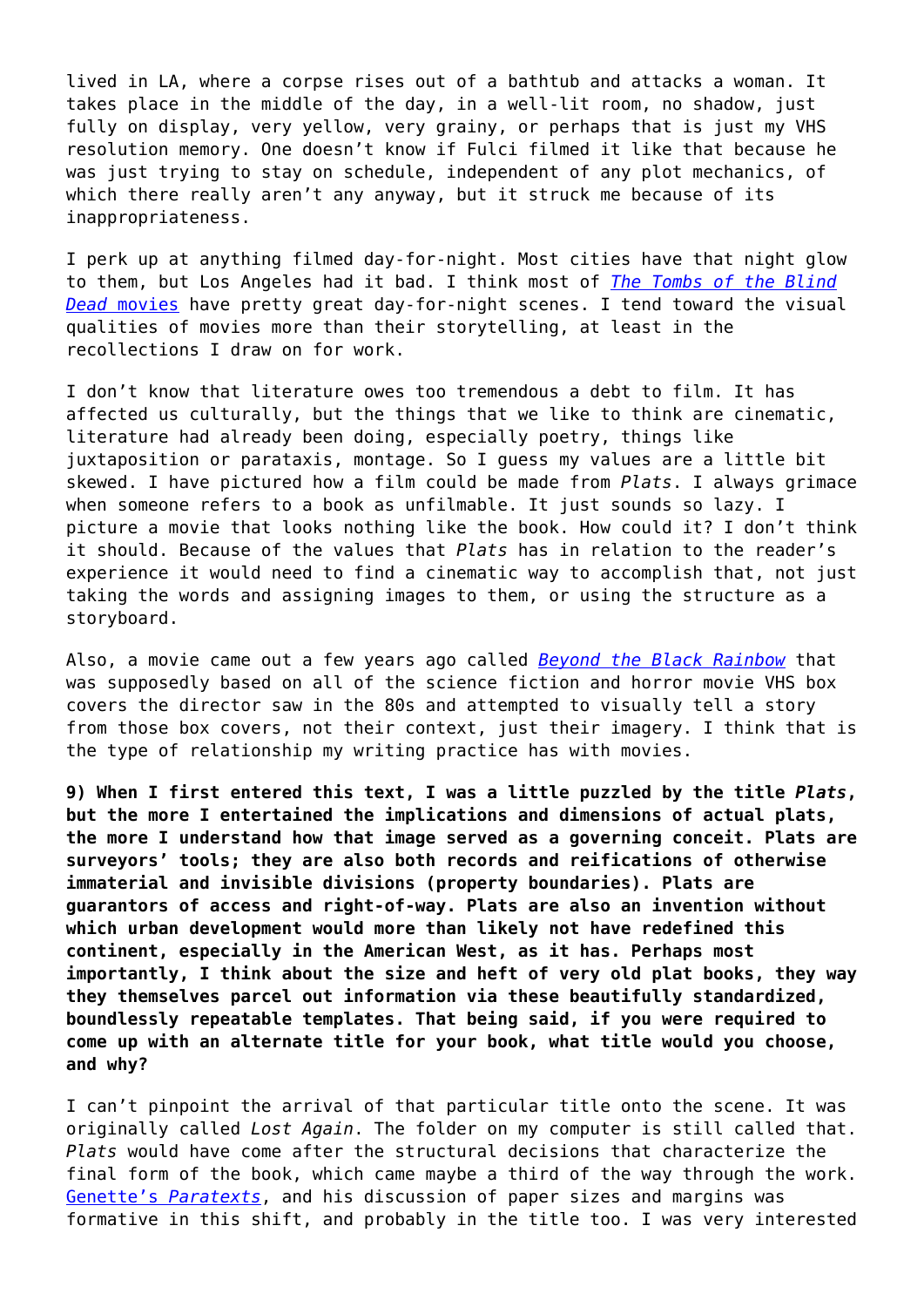in these paratextual factors and giving them a more active role. I think the title is never not in that role for a writer, so I would like to think it is subservient to those other functionaries that it connects to. I am sure if I called the book something else you would have just as skillfully picked the lock and left the door wide open, but the things you point out are valid and were on my mind.

I think Baudrillard described Los Angeles from the air as a relentless gridded surface. When you fly over Harlem from La Guardia and you look downtown along all of the avenues, that to me is actually a reasonable facsimile of being on the street there, geometrically at least, but the flight over LA is not an acceptable presage to me at all. Its geometry is far more inscrutable, and on the street you never really have much of a clue what its extents are, what will be coming next in terms of physical contents. That is one reason why I like your plat book analogy. Each property has its own page, discrete, it cannot be looked at in relation to its neighbor. I like the implications of that on the city, and on the book.

As far as other titles, I don't think the original title worked, obviously. Maybe one of the dingbat apartment names in the book? *Vista Three Sisters*? That seems a little on-the-nose. It doesn't ask enough questions. Maybe just *Dingbat*? That would give you a pretty different book.

 $\pmb{\times}$ 

# **10) If** *Plats* **were a retelling of an ancient myth, of which myth would it be a retelling?**

Honestly, I would have to look something up and lie to you to give you an answer. There wasn't anything structuring the story outside my own schema. I would rather hear what you think!

**The action in** *Plats***, the way in which the sunrise and sunset operate throughout the book, the sense of bodies atomized and reassembled in memory, over and over again, with ritual care… I couldn't help but locate an Osirisian narrative at work here.**

I see what you mean. That narrative and its imagery are definitely part of my cultural consciousness. I had not structured the work on it, or even semiintentionally meditating on it. However, I know it is big for me. The book I am working on now, *[Apparitions of the Living](http://www.jhtrefry.org/?page_id=2412)*, contains a significant reconsideration of the Osiris, Set, Isis triangle. Sometimes we just don't know where these things come from. That is beautiful.

[John Trefry](http://www.jhtrefry.org/) is a writer and architect. He lives and works in Lawrence, Kansas. Between 1995-2008 Trefry published literary zines in Atlanta and Los Angeles under the name *From the Ground*. In 2001 Trefry co-founded [the](http://sisyphean.com/) [work.group,](http://sisyphean.com/) a full service architecture, design, and planning workshop. Trefry's visual works have been exhibited at the Center for Architecture in New York, the Museum of Design Atlanta (an affiliate of the Smithsonian